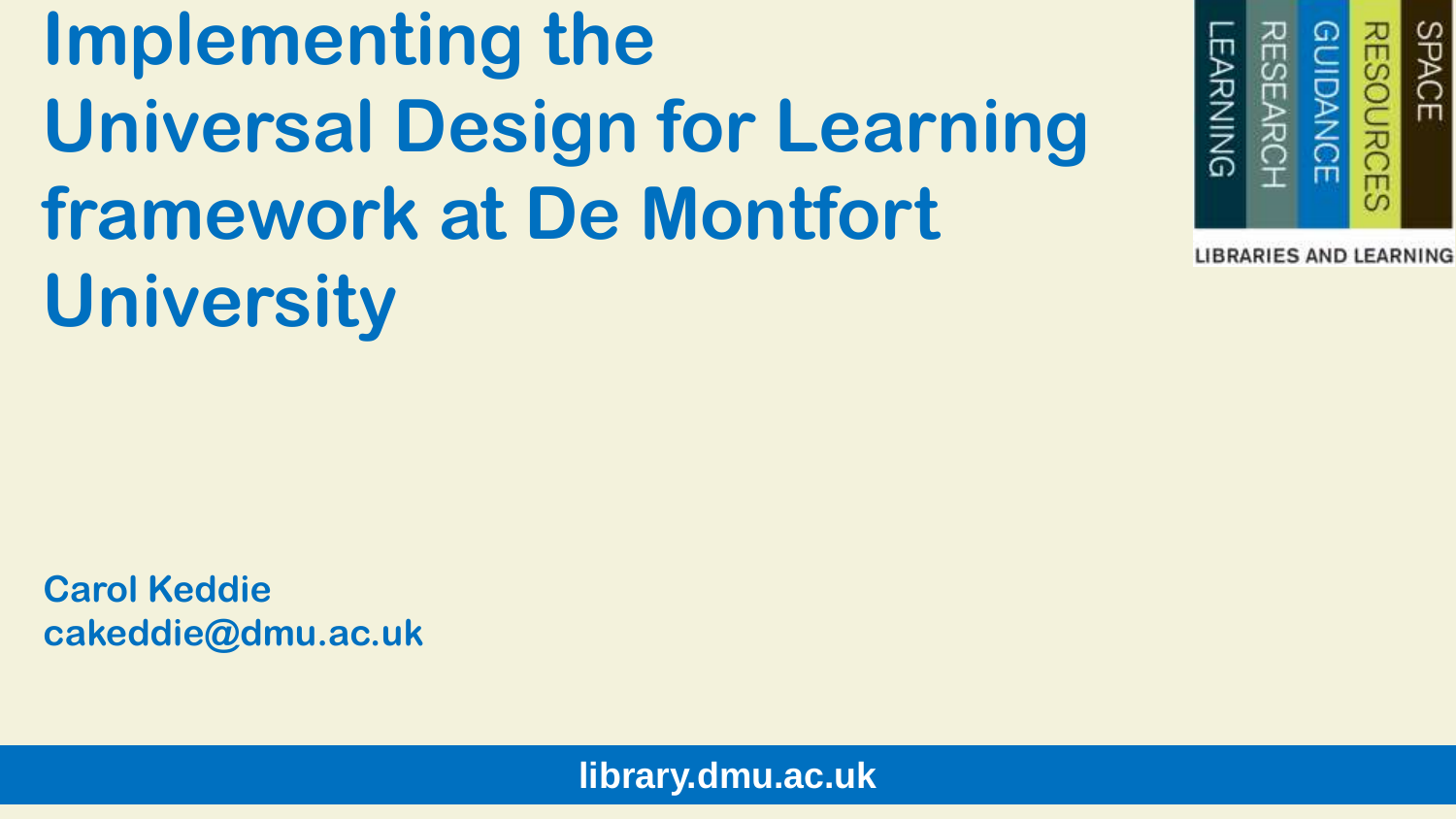### **What we'll be doing…**

- **Overview of Universal Design for Learning (UDL)**
- **Institutional context at DMU**
- **Focus on the three key principles**
- **Exploring their application in Library and Learning Services**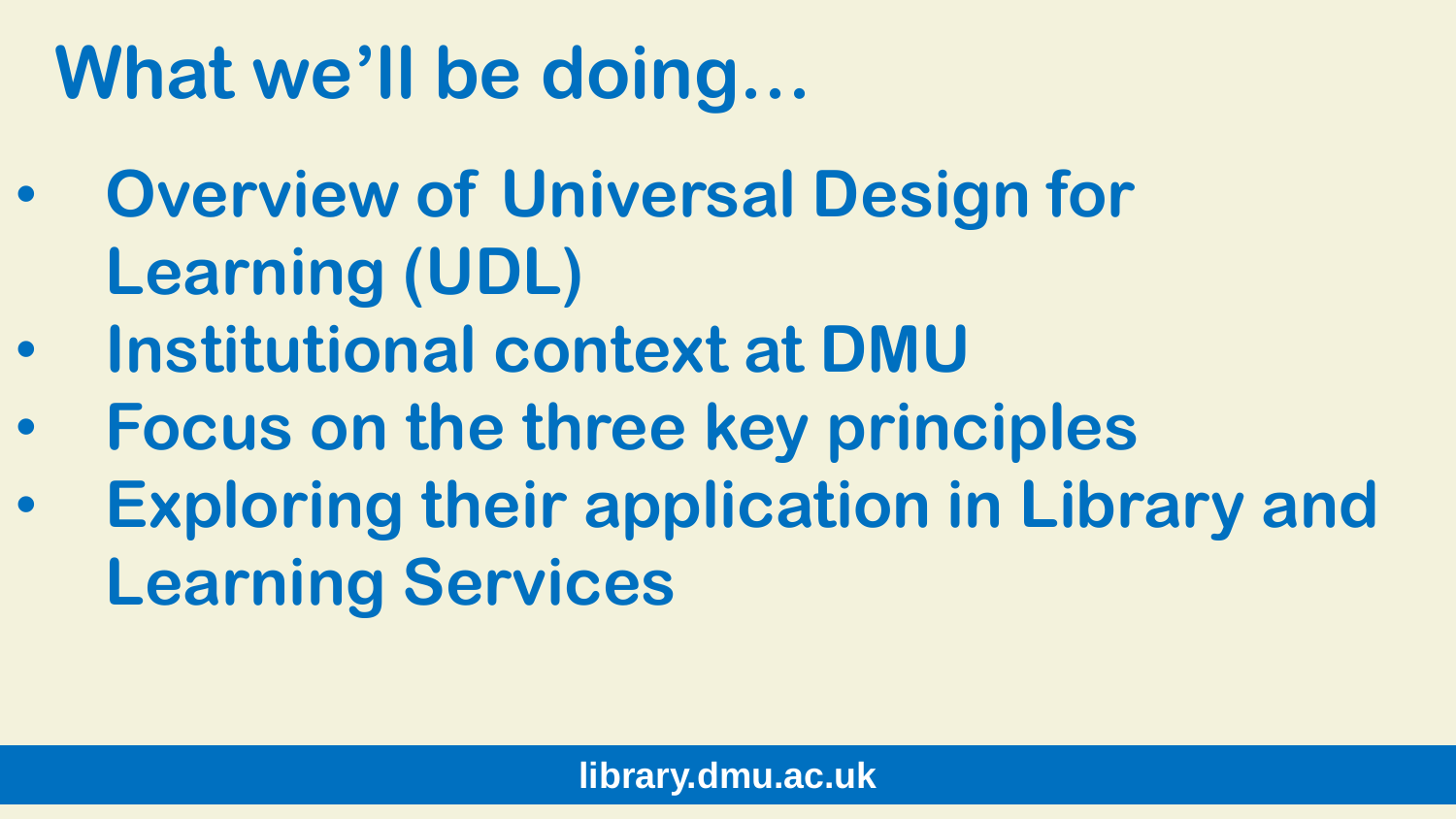## **UDL at DMU**

**UDL is an innovative framework for teaching, learning and assessment at DMU which aims to provide an inclusive learning experience for every DMU student.**

**DMU is taking an institution-wide approach to delivering enhanced services that will benefit all students, providing an even better student experience for all**

**UDL began as a strand in the university-wide Disability Enhancement Programme (DEP) in 2015**

**It is also a central element of our Teaching and Learning Strategy for the next five years**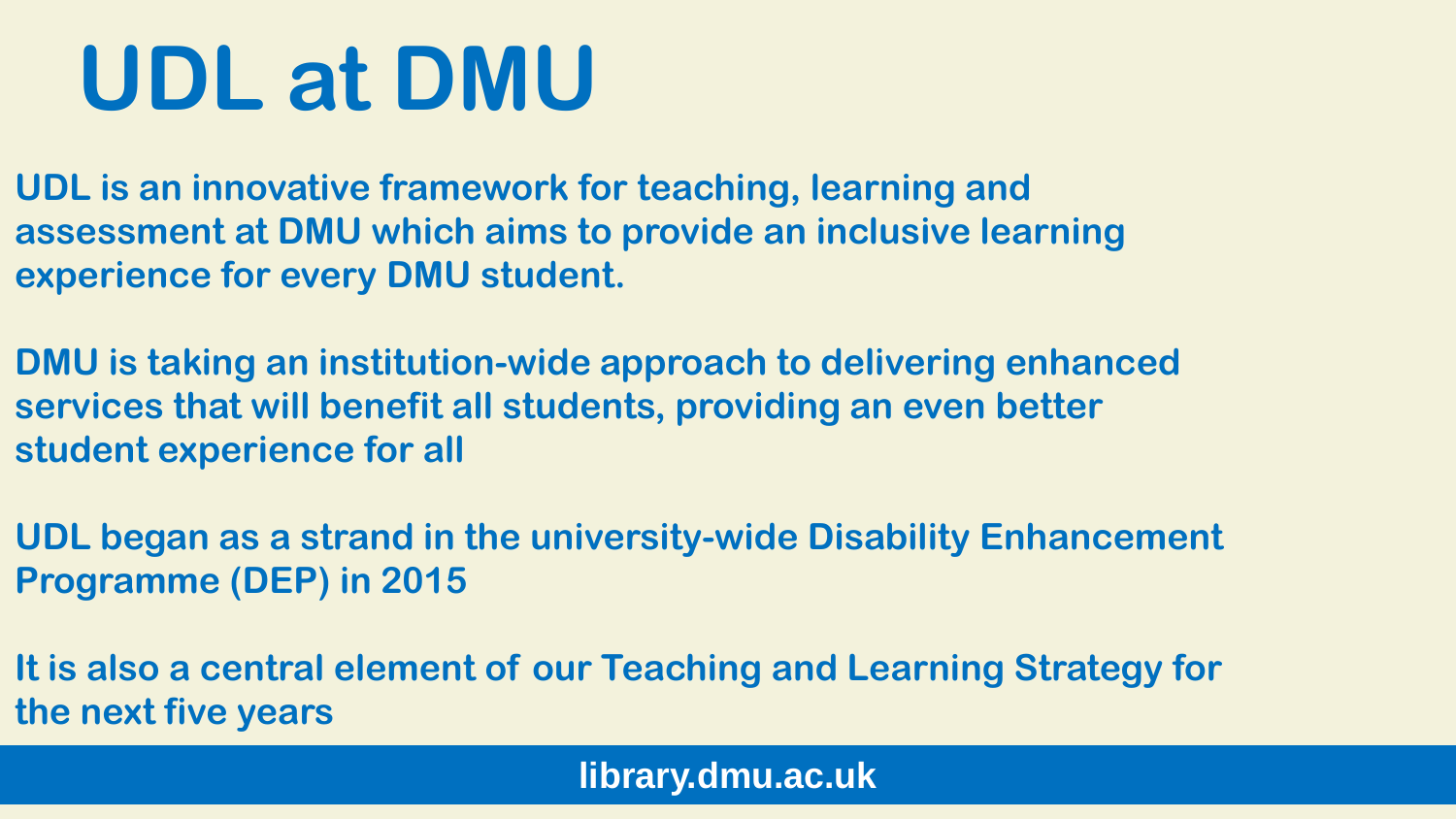## **Inclusivity at DMU**

- **Traditionally a high percentage of students with declared disability**
- **International students – Leicester International Pathway College on campus**
- **Widening participation**
- **Range of delivery modes**
- **Strategic priority of institution**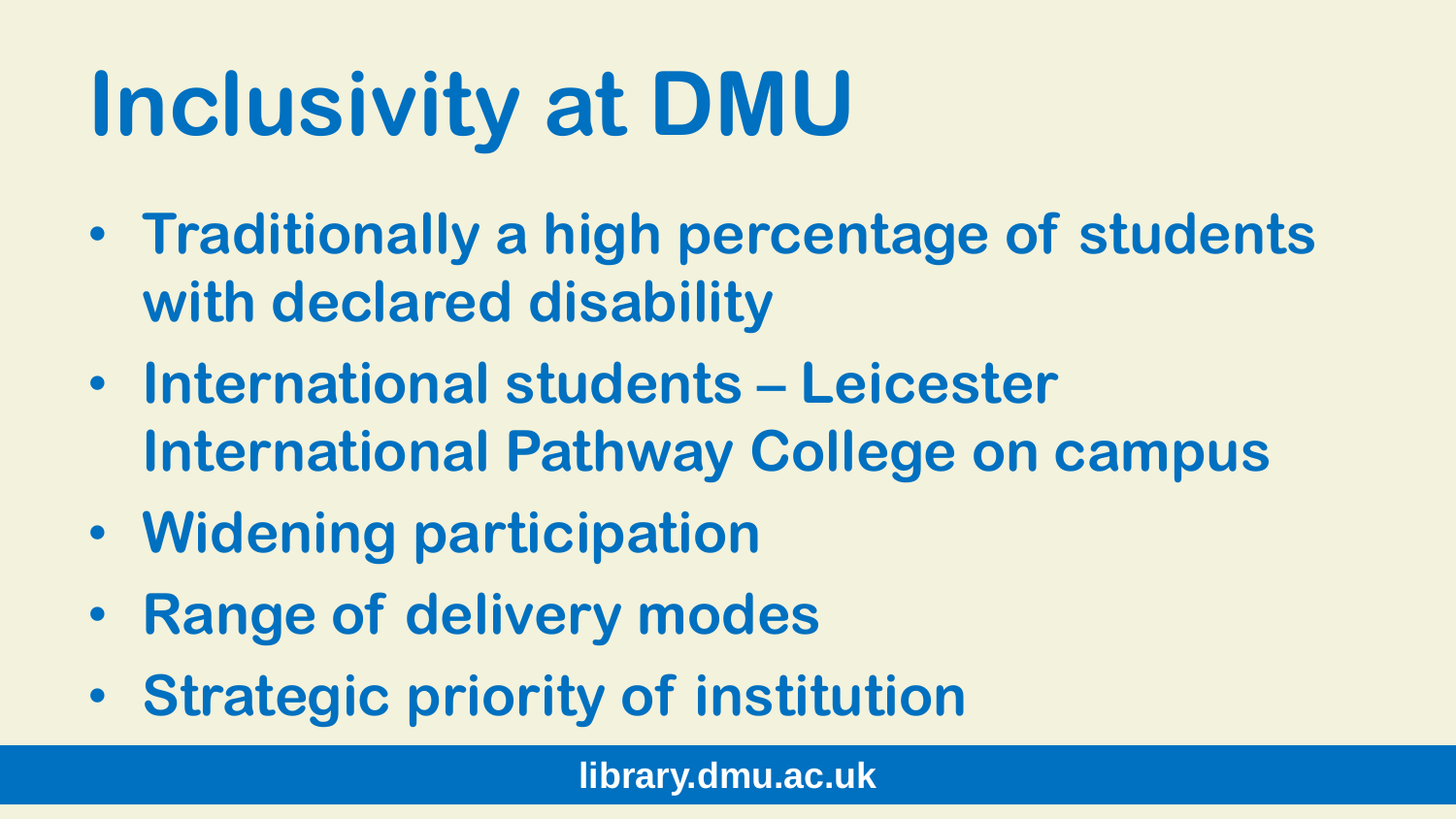#### **DMUfreedom Equality and Diversity Charter 2016-2020**

**De Montfort University (2016) DMUfreedom [http://www.dmu.ac.uk/about](http://www.dmu.ac.uk/about-dmu/professional-services/equality-and-diversity/dmufreedom-equality-and-diversity-charter/dmufreedom.aspx)[dmu/professional-services/equality-and](http://www.dmu.ac.uk/about-dmu/professional-services/equality-and-diversity/dmufreedom-equality-and-diversity-charter/dmufreedom.aspx)[diversity/dmufreedom-equality-and](http://www.dmu.ac.uk/about-dmu/professional-services/equality-and-diversity/dmufreedom-equality-and-diversity-charter/dmufreedom.aspx)[diversity-charter/dmufreedom.aspx](http://www.dmu.ac.uk/about-dmu/professional-services/equality-and-diversity/dmufreedom-equality-and-diversity-charter/dmufreedom.aspx) [Accessed 11/01/17]**



Equity Herchies



**GESEARCH** INTERNATIONAL DUSINESS ABOUT DAILY senate 4 **REMARKS** 

#### **DMUfreedom**

Differentiate is not two assuring and directly started for its parameters residents for line promise or had at this pay that we need that the control of the first set of the control and the italianan in the lughar subscriber awriter.

bra developed the contenue of when the presence accelerate to the development of the development of all partners have freedom freedom to be, insector to may expert freedom to quoteent.

#### Freedom to be...

. Durantee it is aggressed and consect that allows an export to exchange in the control cardia:

. Presid of not achievements, and to have the time to main from them

. Confident that no discusses and end at a thoughtful considerable of our national



#### Freedom to inspire...

. Creativity, unbound by convertion, that incidence immediate



Q.

#### **DMUlreedom**

Download the Equator and Diversity Charter po-6-3020

Accountine remined of the Equality and Diversity Chemy 2019-2020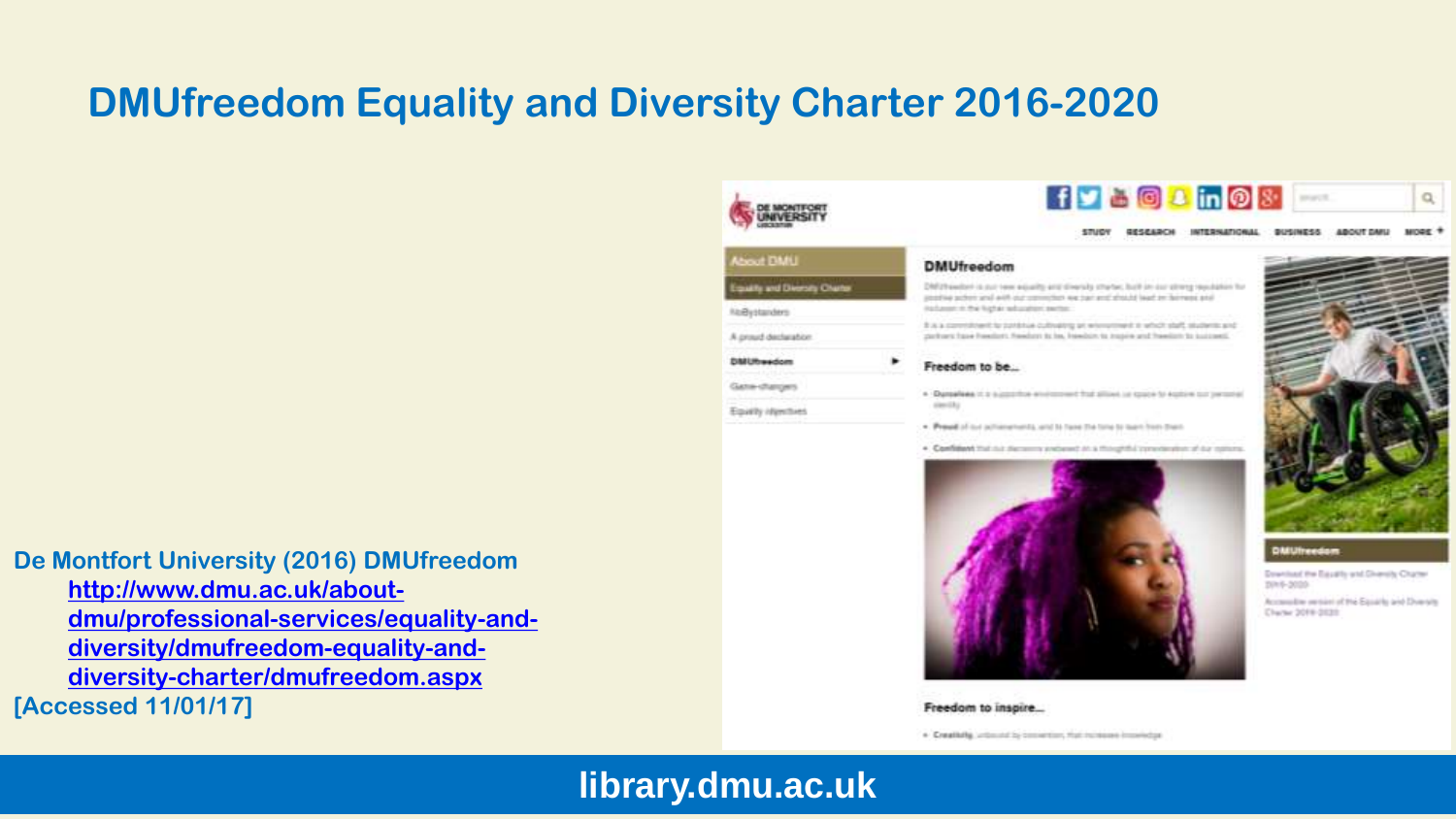#### **De Montfort University Student Experience Strategy**

**De Montfort University (2016) Student Experience Strategy 2016-2020 [http://www.dmu.ac.uk/documents/dmu-students/your-](http://www.dmu.ac.uk/documents/dmu-students/your-dmu-experience/student-experience-strategy.pdf)**

**[dmu-experience/student-experience-strategy.pdf](http://www.dmu.ac.uk/documents/dmu-students/your-dmu-experience/student-experience-strategy.pdf) [Accessed 22/11/16]**



consmitted to delivering the best statent experience procedure, and if a great to see the conservely tasting this sensuals and making wash a bold conventioned to material equilibritis' hima hana tita lossit it tusi has!

Ploded on Thursday 3rd November 2014

**CENTER OF MITCHELL OF THE PAST**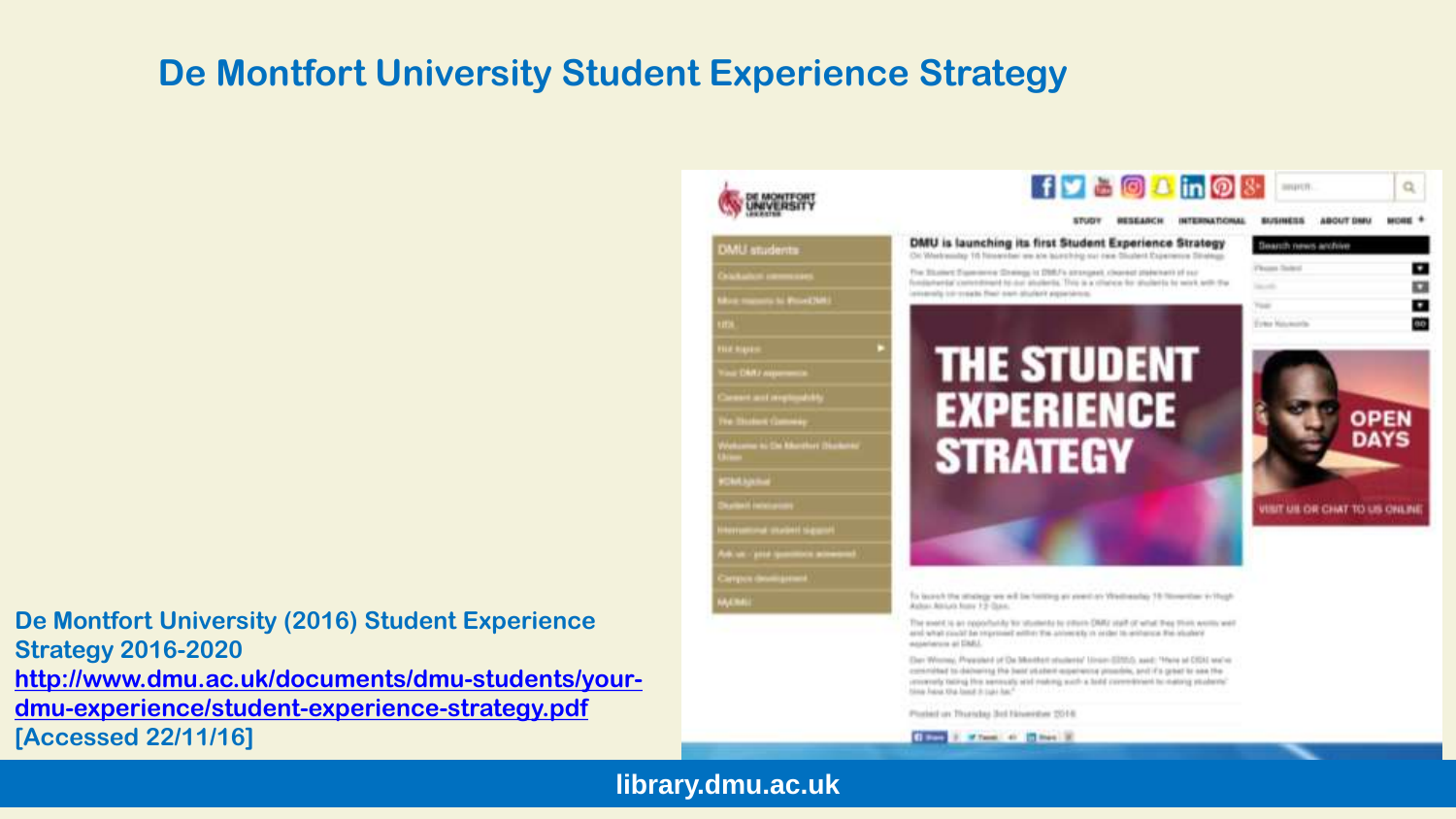### **Universal Design for Learning at De Montfort University**

**De Montfort University (2016) Universal Design for Learning [http://www.dmu.ac.uk/dmu-staff/udl/universal-design](http://www.dmu.ac.uk/dmu-staff/udl/universal-design-for-learning.aspx)[for-learning.aspx](http://www.dmu.ac.uk/dmu-staff/udl/universal-design-for-learning.aspx) [Accessed 22/11/16]**

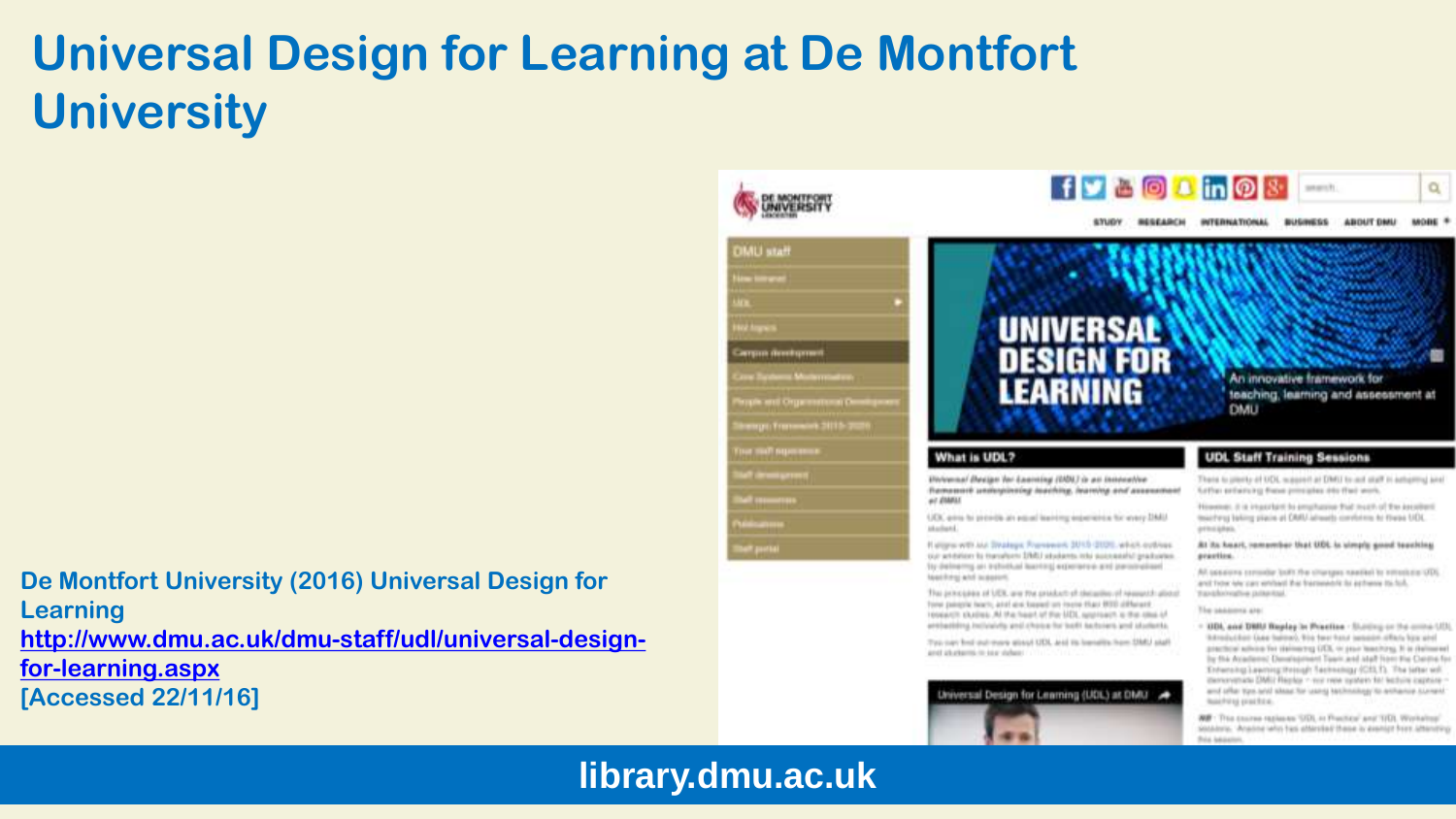### **Library and Learning Services UDL Champion**

- **Participates in the university-wide project group and works with other champions in the faculties – recognises and aligns our teaching practice**
- **Work with LLS colleagues to identify inclusive teaching and support practices that are effective in achieving the aims of the UDL project.**
- **Disseminating our ideas within the university and more widely through workshops and presentations at conferences and other events**
- **Role continuing during 2016/17 academic year**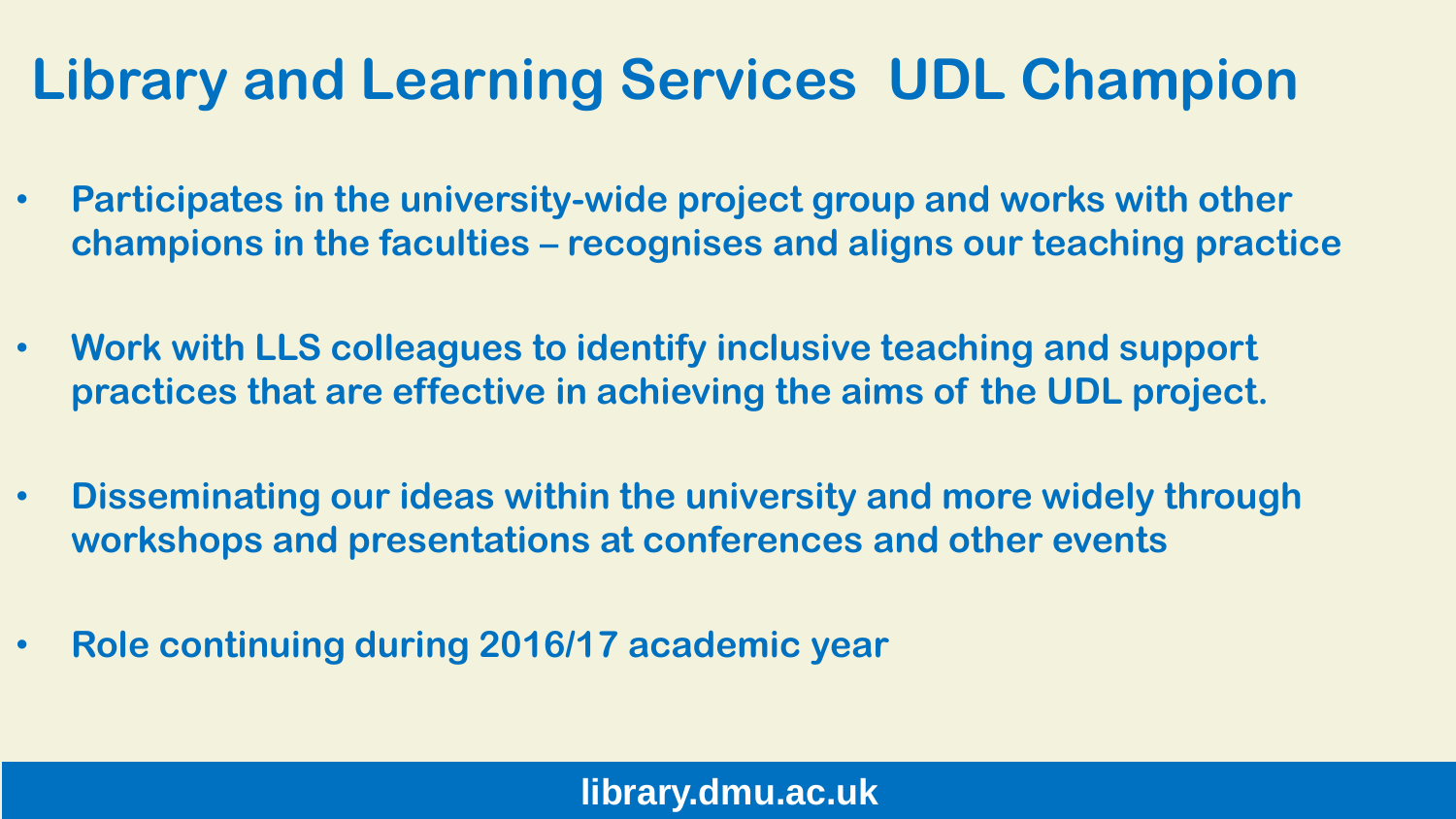### **Library-wide application of UDL**

- **Relevant and effective conceptual framework to use in the wider context of library services and facilities, not just teaching**
- **Applicable to all our channels of communication with students**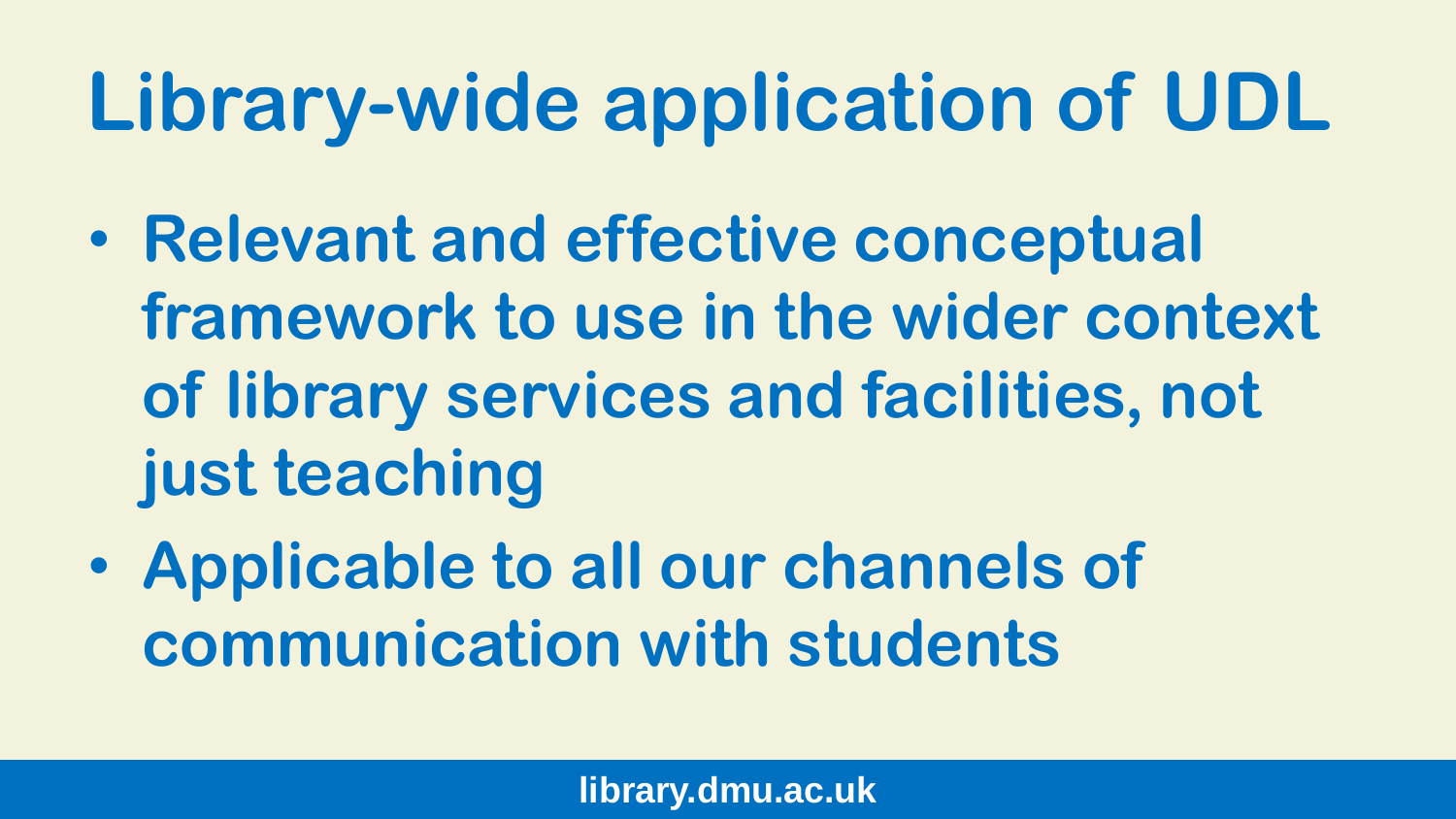## **Engaging all library staff with UDL**

- **Way in which the framework has been communicated to staff:**
	- **Staff training sessions in May, part of themed staff development week on equality and diversity**
	- **Update sessions for all staff in September**
	- **Term-time only staff training day**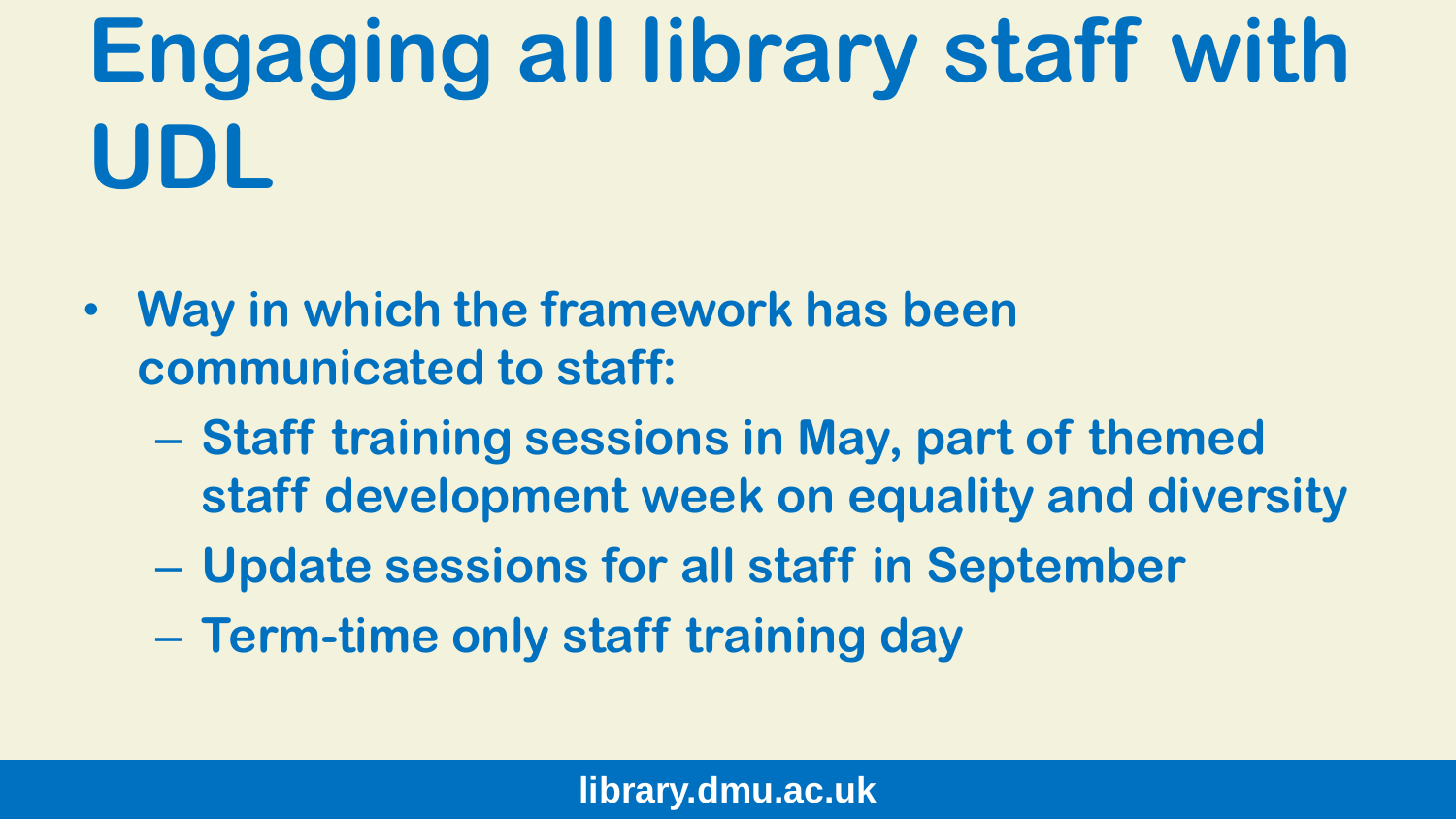### **UDL endorsed by DMU library staff**

- "Why should we create "exceptions" for people when those exceptions could help many others who would not be able to access them or even know that there are other ways of learning. It makes perfect sense to me to broaden our approaches to helping everyone get the most out of their time at DMU by producing as much variation to learning as possible." (**Manager of the shelving team)**
- "Although I'd previously heard about UDL in various guises across the university this training session was the first time that I'd been able to understand that relationship and where I as an individual fit in to that equation. I definitely feel more confident with my understanding of UDL and look forward to carrying the message forward into the next academic year." (**Information assistant)**
- "I was very happy to learn how the university is striving to put in place an all encompassing teaching/assesment strategy as it feels our work with the disability team fits in with it/compliments it. It truly feels like DMU is a sector leader in this crucial re-assesment of how higher education is delivered - it's great to be a part of that." (**Senior information assistant** )
- "What struck me most of all was how much of UDL we're already doing although there's still much to be done of course. Overall, a great opportunity to think about the services we deliver and ask what we can improve, innovate or change in order to engage with, and provide services to, every DMU student." (**Project manager** )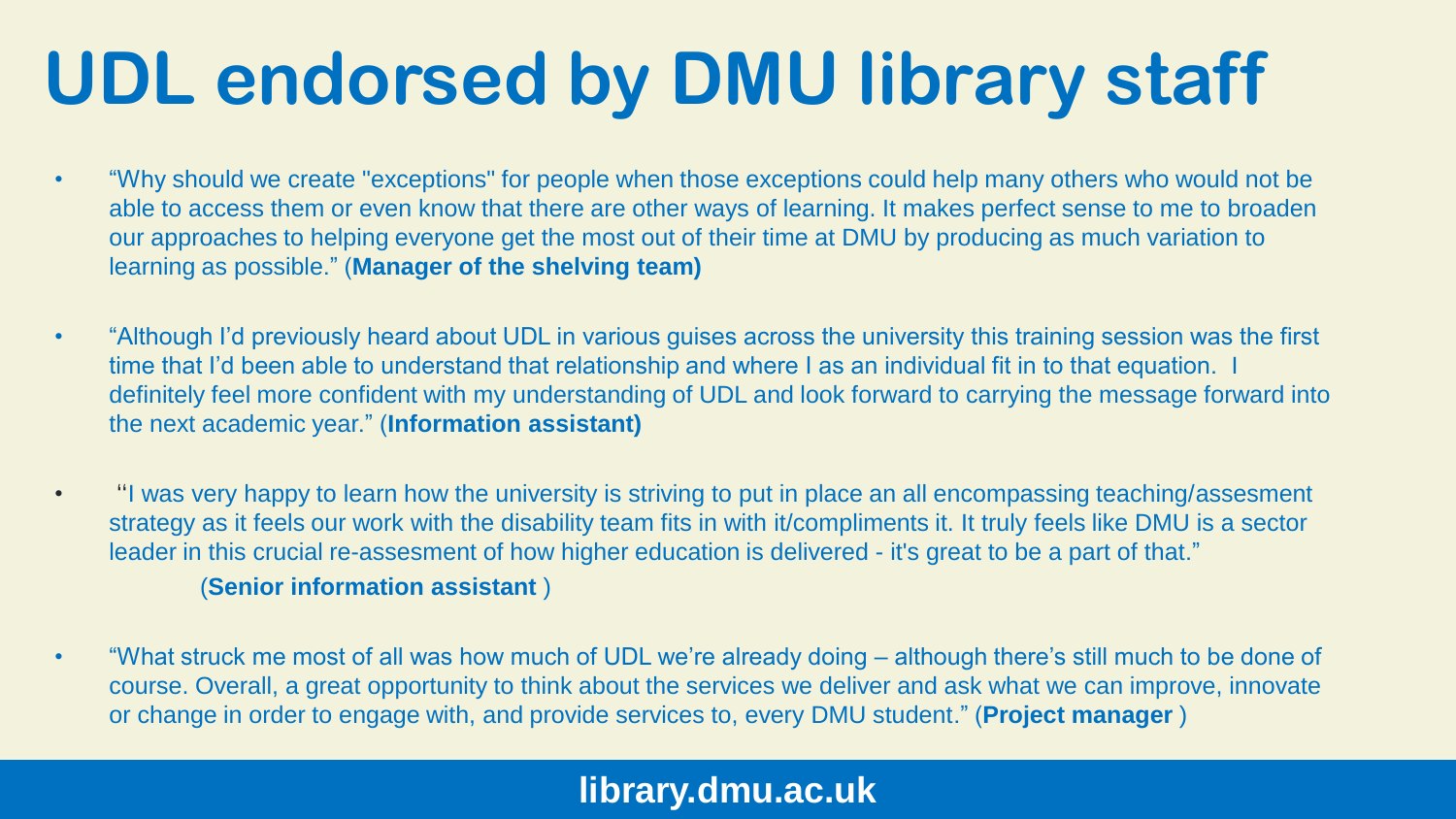## **The three principles of UDL:**

### **using multiple means of...**

**[www.cast.org](http://www.cast.org/) [www.udlcenter.org](http://www.udlcenter.org/) CAST (2011) Universal design for learning guidelines version 2.0. Wakefield, MA: Author. [http://www.udlcenter.org/sites/udlcenter.org/files/updat](http://www.udlcenter.org/sites/udlcenter.org/files/updateguidelines2_0.pdf) [eguidelines2\\_0.pdf](http://www.udlcenter.org/sites/udlcenter.org/files/updateguidelines2_0.pdf) [Accessed 21/11/16]**

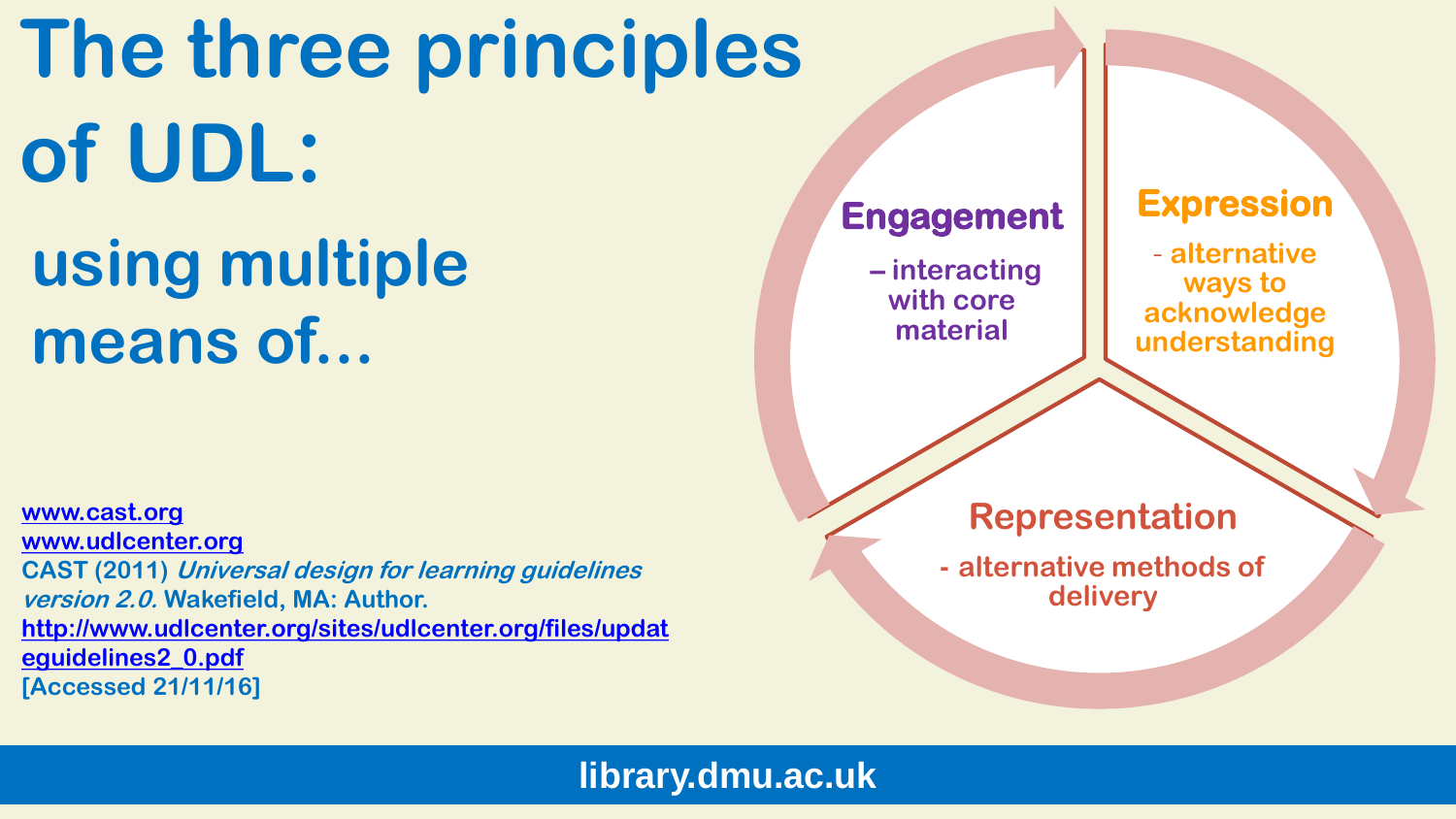# **Over to you…**

• **Working in groups:**

**EXEL X Reflect on the ways in which you may already be incorporating aspects of the UDL framework in your service**

**Think about how the framework might be used to enhance and develop services and resources**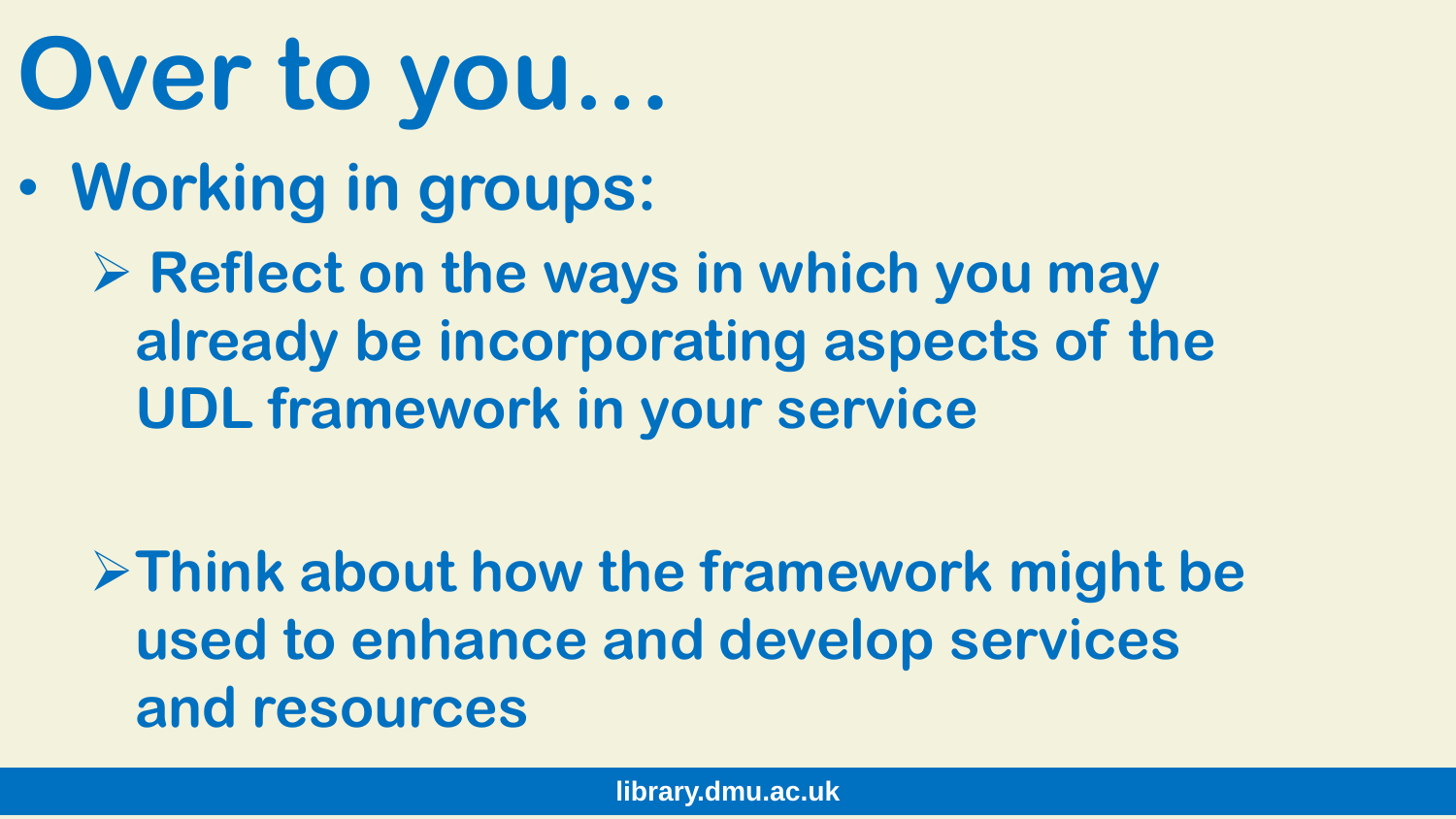# **Representation:**

•**Alternative methods of delivery**

### •**Flexible ways of presenting**

**For example:**

**Providing library guides in printed and online format Providing multiple channels for enquiries including faceto-face, telephone, email Providing textual and visual signage**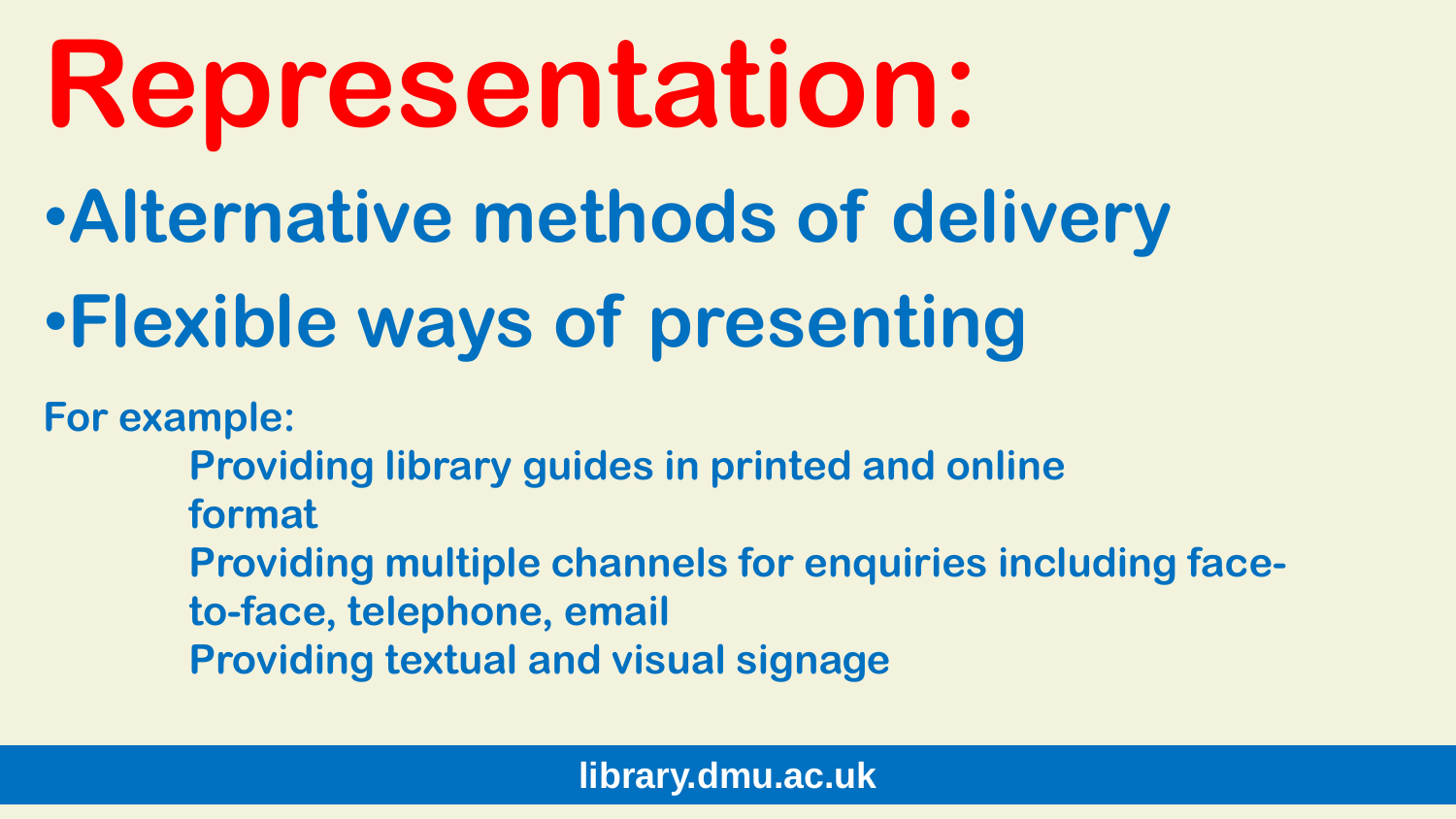# **Engagement:**

- **Interacting with core materials**
- **Motivating students to learn**

**For example:** 

- **online reading lists**
- **displays in libraries highlighting areas of collection**
- **Guides facilitating access to online resources**